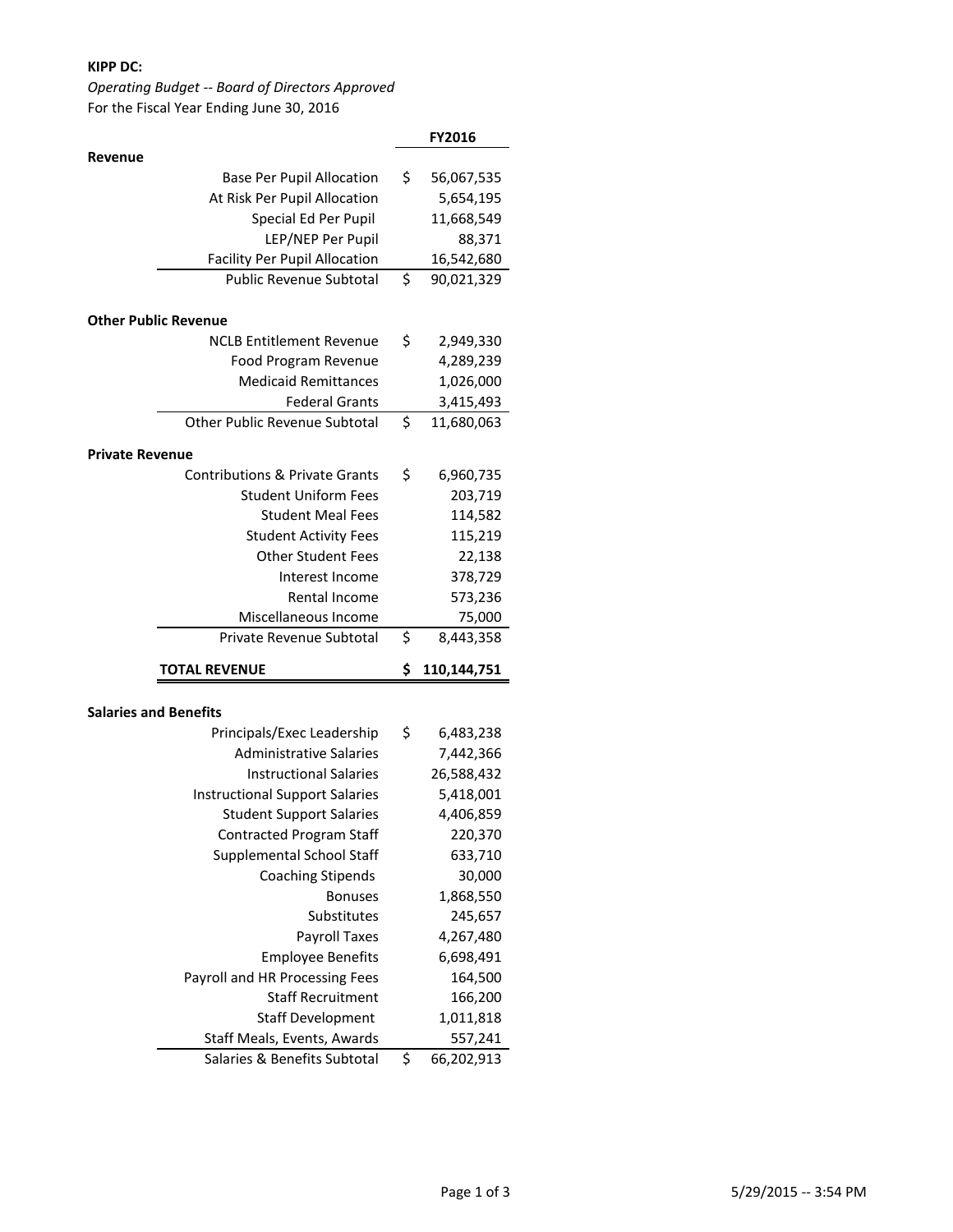## **KIPP DC:**

# *Operating Budget -- Board of Directors Approved* For the Fiscal Year Ending June 30, 2016

|                                         | FY2016               |
|-----------------------------------------|----------------------|
| <b>Direct Student Costs</b>             |                      |
| <b>Educational Supplies</b>             | \$<br>1,975,742      |
| Classroom Furniture and Equip           | 782,936              |
| Classroom Technology                    | 901,380              |
| Software Licenses - Educ                | 517,296              |
| <b>Educational Consultants</b>          | 323,113              |
| Student Assessment                      | 410,075              |
| <b>Student Uniform Expense</b>          | 358,880              |
| <b>Contracted Food Service</b>          | 5,017,824            |
| <b>Student Transportation</b>           | 499,685              |
| <b>Student Lodging</b>                  | 104,025              |
| <b>Student Snacks &amp; Other Meals</b> | 167,035              |
| <b>Extracurricular Activities</b>       | 435,624              |
| <b>Financial Assistance</b>             | 300,850              |
| Other Direct Student Expense            | 91,130               |
| <b>Direct Student Costs Subtotal</b>    | \$<br>11,885,593     |
| <b>Office Expenses</b>                  |                      |
| <b>Administrative Supplies</b>          | \$<br>210,117        |
| Admin Furniture & Equipment             | 224,960              |
| Administrative Technology               | 415,900              |
| Software Licenses - Admin               | 439,305              |
| Telecommunications & Internet           | 679,625              |
| Printing & Photocopying                 | 657,950              |
| Postage & Courier                       | 46,500               |
| <b>Business Insurance</b>               | 450,000              |
| Licenses, Dues & Memberships            | 462,925              |
| <b>Bank and Credit Card Fees</b>        | 22,700               |
| Office Expense Subtotal                 | \$<br>3,609,981      |
|                                         |                      |
| <b>Occupancy Expense</b>                |                      |
| Rent                                    | \$<br>1,417,699      |
| <b>Contracted Parking</b>               | 64,613               |
| Utilities<br>Janitorial Service         | 1,659,230            |
| Janitorial Supplies                     | 1,677,127<br>153,048 |
| <b>Security Service</b>                 | 1,139,986            |
| Repairs & Maintenance                   | 405,759              |
| <b>Property Taxes</b>                   | 14,000               |
| <b>Other Contracted Services</b>        | 1,231,210            |
| <b>Interest Expense</b>                 | 6,638,153            |
| <b>Financing Costs</b>                  | 209,375              |
| <b>Occupancy Expense Subtotal</b>       | \$<br>14,610,200     |
|                                         |                      |
| <b>Professional Fees</b>                |                      |
| <b>Accounting Fees</b>                  | \$<br>185,000        |
| Audit & Tax Fees                        | 99,000               |
| <b>Technology Consultants</b>           | 1,211,000            |
| Legal Fees                              | 112,500              |
| Consultants (non-ed)                    | 292,300              |
| Professional Fees Subtotal              | \$<br>1,899,800      |